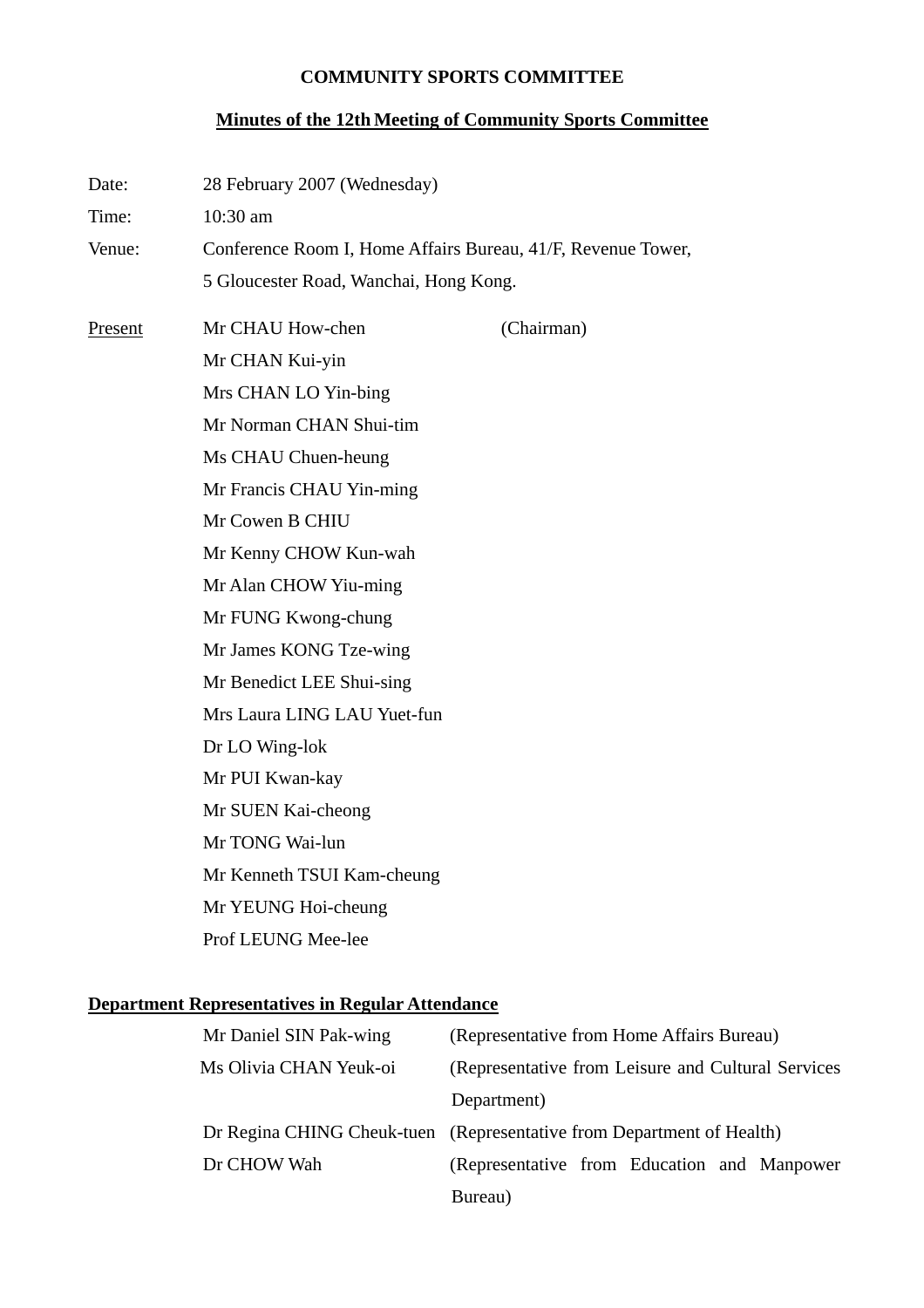| Mr SIT Tung  | (Representative from Social Welfare Department) |
|--------------|-------------------------------------------------|
| Ms LI Wan-in | (Representative from Home Affairs Department)   |

#### **Absent with Apologies**

Mr John FAN Kam-ping (Vice-chairman) Prof CHEUNG Siu-yin Mr LEUNG Che-cheung

#### **In Attendance**

| Mr Thomas CHOW Tat-ming   | (Leisure and Cultural Services Department)                            |
|---------------------------|-----------------------------------------------------------------------|
| Mr LIU Ming-kwong         | (Leisure and Cultural Services Department)                            |
|                           | Mrs Kane LI CHOI Wing-kwan (Leisure and Cultural Services Department) |
| Mrs CHOY LAM Sau-ha       | (Leisure and Cultural Services Department)                            |
| Ms LOK Kit-ha (Secretary) | (Leisure and Cultural Services Department)                            |

#### **Opening Remarks**

1.1 The Chairman welcomed all Members and representatives from various government departments to the Meeting.

1.2 The Chairman remarked that this was the first meeting of the Community Sports Committee (CSC) in the year 2007-8. He was pleased to note that the CSC had continuous support from all committee members, representatives from the Sports Federation & Olympic Committee of Hong Kong, China and various government departments. The main duty of the CSC was promoting participation of community members through formulating strategies and measures for community sports and to reflect their views and comments through the Sports Commission (SC) to the government. The CSC this year comprised 29 members from different sectors, including local dignitaries and representatives from the sports sector, education sector, District Councils (DCs), health care sector and government departments. All Members had rich experience in their own fields. It was confident that members would make great contribution in implementing the work of the CSC. The Chairman invited that Members offered their views proactively so as to promote the development of community sports.

1.3 The Chairman stated that there were three new members in the CSC this year, namely Mr FUNG Kwong-chung, Mr KONG Tze-wing and Mr CHOW Yiu-ming, who came from Wong Tai Sin DC, Eastern DC and Kwun Tong DC respectively. All three of them possessed the experience in promoting community sports development and surely would offer more views and opinions at district level to the CSC. On behalf of the committee, the Chairman welcomed the three new members and also thanked the outgoing member Mr CHAN Tung for his contribution to the CSC. In addition, the Chairman also welcomed Mr LIU Ming-kwong, the new Deputy Director of the Leisure and Cultural Services Department (LCSD) and expressed his gratitude to Mr Alan SIU Yu-bun, the former Deputy Director of the LCSD, on behalf of the committee.

### **Item 1: Confirmation of the Minutes of the 11th Meeting of the CSC**

2.1 The Secretariat issued the draft minutes of the 11th Meeting to Members by fax on 12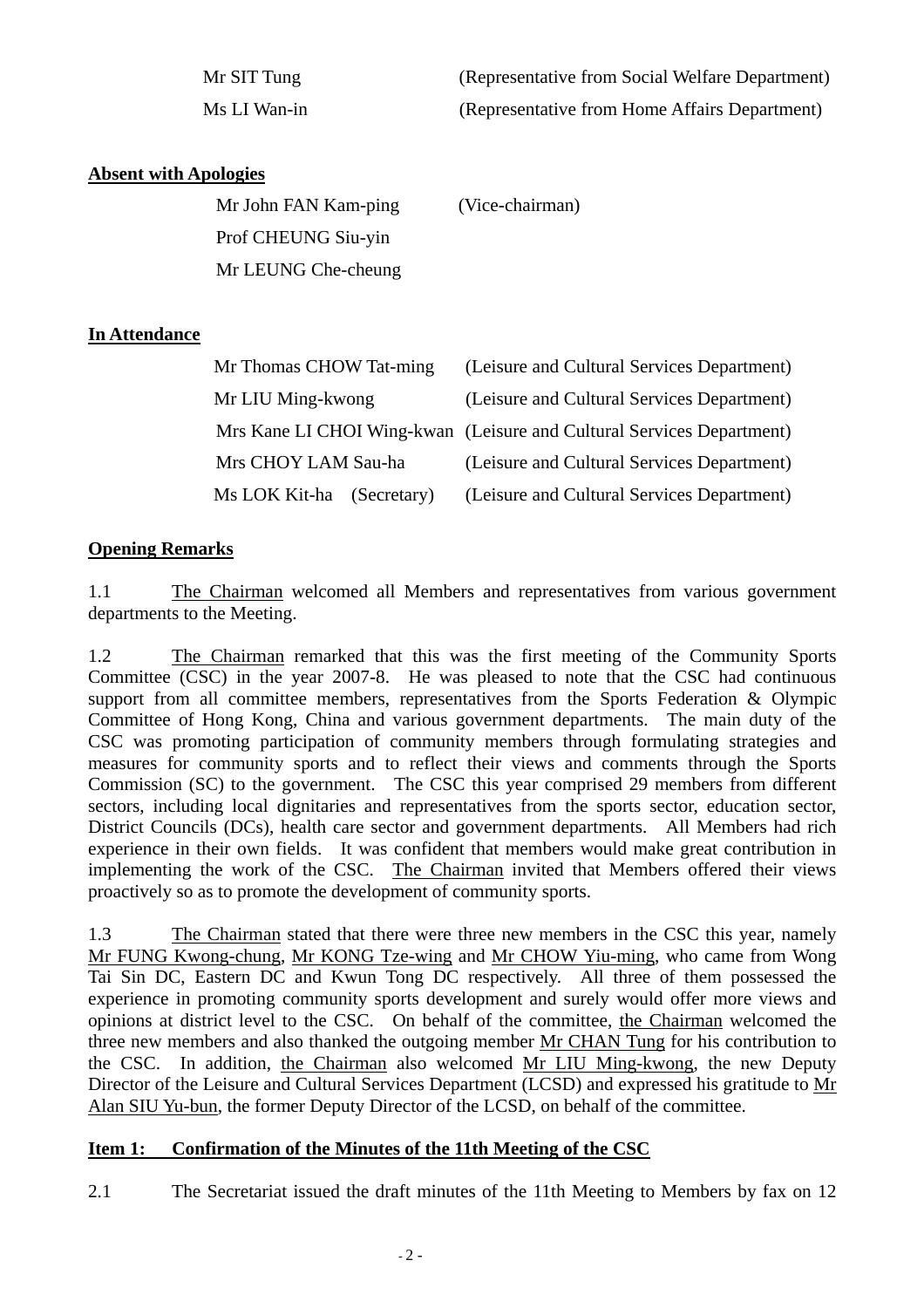February. Up to 21 February, the Secretariat had received two proposals for amending item 3.1 and item 6.4(j) from the Home Affairs Bureau (HAB) and Education and Manpower Bureau (EMB) respectively. The amended draft minutes was sent to all Members by fax on 22 February. The Chairman asked Members to read the summary of proposed amendments to the minutes tabled at the Meeting. As there was no other amendment, the Chairman announced the minutes of the 11th Meeting being endorsed.

### **Item 2: Matters Arising**

### **(i) Progress of the Development of a Large and Multi-purpose Stadium at Kai Tak**

3.1 Mr Daniel SIN of the HAB briefed Members on the progress of the development of a large and multi-purpose stadium at Kai Tak. At the 11th Meeting of the CSC, Members learnt that the HAB had engaged a consultant to study the financial feasibility of developing a large and multi-purpose stadium at Kai Tak. The study was completed at the end of December and the result had been reported to the SC. The report stated that it was financially feasible to develop a large and multi-purpose stadium at Kai Tak under suitable conditions and operational principles. The consultant had suggested a number of operational principles including government principles, commercial principles and market-driven principles, etc. The concrete plan on operational principles was subject to further study. The SC adopted the consultancy report and suggested grabbing the chance to build a well-equipped multi-purpose stadium. The HAB would follow up the proposals in the consultancy report. In addition, the SC decided to designate the Major Sports Events Committee to follow up the matters concerning the development of a large and multi-purpose stadium at Kai Tak. The HAB would continue to report the progress of the plan to the committee and invited Members to keep on taking note of and give their support to the plan.

### **Item 3: Report on the follow-up work of "Strategies for Promoting Community Sports" (CSC Paper 1/07)**

4.1 The Chairman remarked that at the 11th Meeting of the CSC, the LCSD had reported the results of the consultation on the paper on "Strategies for Promoting Community Sports" which had been introduced to District Councils as well as the follow-up work afterwards. The Chairman invited Ms LOK Kit-ha to report the latest situation of all items of follow-up work.

4.2 Ms LOK Kit-ha of the LCSD briefed Members on the contents of the CSC Paper 1/07. In short, the follow-up work concerning the "Strategies for Promoting Community Sports" had commenced and specific work of all working groups would be reported in details in due course when relevant items were discussed.

4.3 The Chairman invited Members to give their views on the contents of the Paper. No views were given at the Meeting and the Chairman asked the LCSD to continue to follow up all the work in relation to the "Strategies for Promoting Community Sports".

### **Item 4: Report on the "1st Hong Kong Games Organising Committee" (CSC Paper 2/07)**

5.1 The Chairman reported that the "1st Hong Kong Games" (HKG), comprising four sports items including table tennis, badminton, basketball and athletics, would be held from April to May this year. The 1st Hong Kong Games Organising Committee (OC) and the Working Group on Publicity and Public Relations under it had held two meetings respectively to actively follow up all the work on organisation and publicity. The Chairman asked Mrs Kane LI, the Secretary General of the OC, to report the progress of the organising work of the 1st HKG.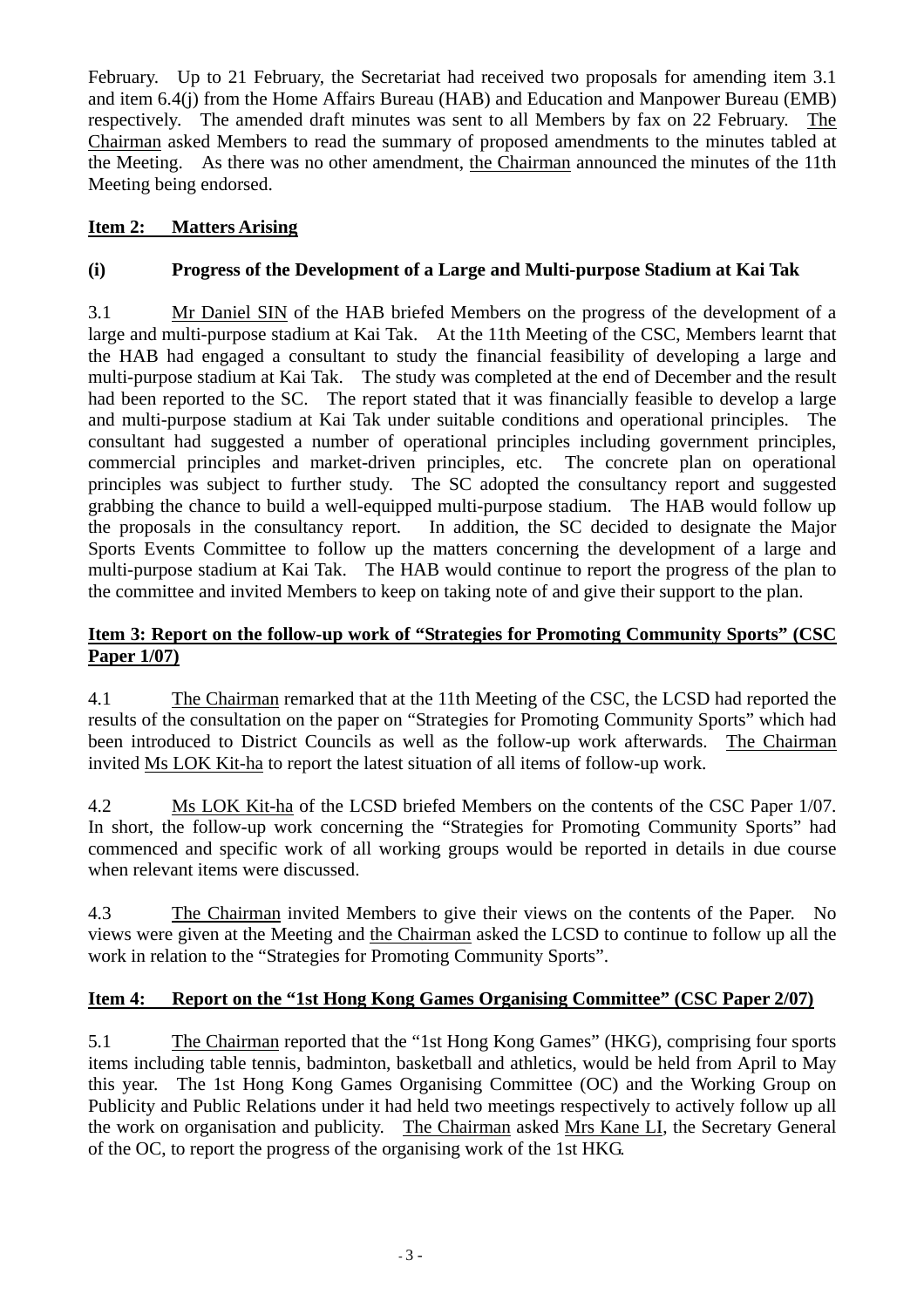5.2 Mrs Kane LI, the Secretary General of the OC, briefed Members on the contents of CSC Paper 2/07 and the design concept of the emblem of the 1st HKG.

5.3 The Chairman stated that the 1st HKG Launching Ceremony held at Kowloon Park had attracted a large attendance of members from media and sports sector and the atmosphere was good. The emblem possessed special design features. He invited Members to comment on the contents of the Paper.

5.4 Members had a detailed discussion on the contents of the Paper and their views were summarised as follows:

- (a) Mr TONG Wai-lun stated that in terms of prizes, the top eight winners of each sport item could score points for their districts according to their places in the competitions, while the remaining ten districts would not score any points. He opined that, in order to promote sportsmanship, all participating districts should score points. For distinction, only those absent or withdrawn from the competitions should not score any points. He suggested that encouragement should be offered to the participating districts by giving at least 1 point to the districts that were knocked out in the first round, and at least 2 points to those that lost in the second round and so forth.
- (b) Mrs Kane LI, the Secretary General of the OC, explained that thorough discussion had been made on the scoring system with the relevant four National Sports Associations (NSAs). The scoring system had been endorsed by the OC and distributed to the 18 DCs. Ms Olivia CHAN of the LCSD added that the rules of the game had been discussed and confirmed by the LCSD and the relevant co-organisers and all DCs had been informed. As the 1st HKG would stage in April, in order to avoid confusion caused by changes to the rules, she proposed to put the said suggestion on record, pending further study by the OC during the review upon the 1st HKG..
- (c) Mr YEUNG Hoi-cheung raised the following suggestions for the consideration of the OC to improve the arrangements of the HKG:
	- (i) The HKG should be opened to those aged over 17. At present, the age limits of participants of various events were 12, 16 or non-specified. It was anticipated that most of the participants would be primary and secondary school students or their parents. The age of participants in some events (such as basketball) might vary greatly. There were worries that might cause some problems and subsequently affect the standard of the competitions;
	- (ii) A knock-out system would be adopted for all matches. The objective of the HKG was to promote Sports-for-All. In view of the fact that substantial resources had been injected into the selection and training of athletes, all districts should be allowed more chances to take part in the competition. So a knock-out system was not desirable. Besides, since only the top 8 winners of each event could score points, in case two teams well matched in strength played against each other, the losing team might be put in a disadvantageous position when calculating the total scores for the overall champion;
	- (iii) Each district should cover their teams with a policy of insurance. He was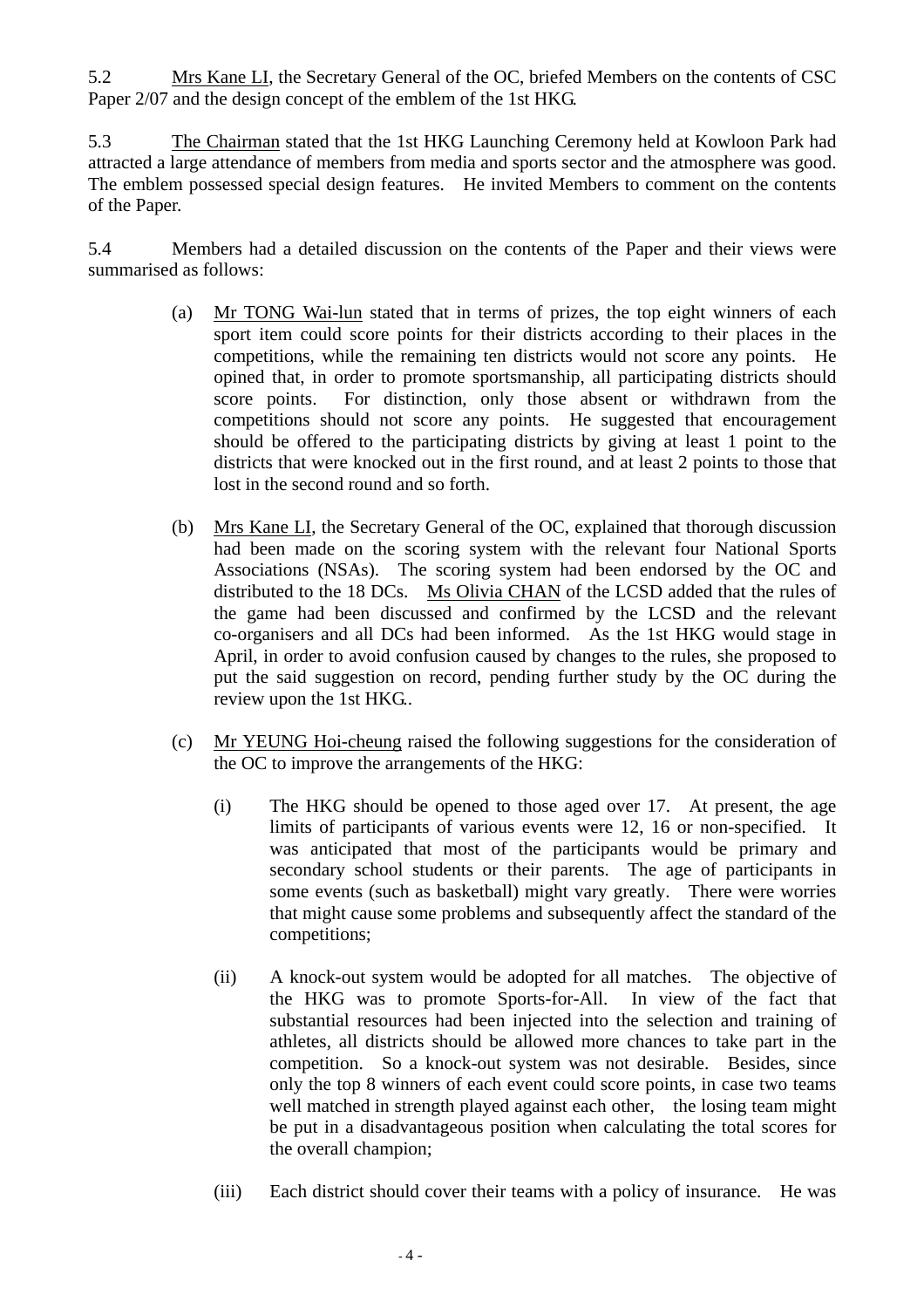concerned whether the preparation of the insurance policy would be affected as the age of participants as well as the number of matches of each event were varied.

- (d) The Chairman remarked that the age of participants of various events had been discussed in detail with the relevant NSAs. As the skills of some young table-tennis athletes were quite outstanding, they would not be refrained from joining the competition.
- (e) Miss Olivia CHAN of the LCSD said in response that at the previous CSC meeting, Members had discussed whether age limit should be imposed for the HKG. Since the Hong Kong School Sports Federation (HKSSF) had organised schools competitions for students, some Members suggested that the age of participants should be set at over 17 to avoid overlapping of resources. The views of Members on the age limits of participants had been conveyed to the OC. Subsequent to the detailed discussion between the OC and NSAs, the current option was adopted. Since this was the first HKG, the preparation time was relatively pressing. Upon completion of the first HKG, public opinion on various arrangements of the HKG, including the age limits of participants, format of competition and scoring system, etc. would be collected and reviewed. Upon conclusion of the views collected and experience gained, it was expected that the preparatory work of the next HKG would be improved.
- (f) Mr Benedict LEE remarked that the objective of staging the HKG was to provide districts with more opportunities for sports participation, exchanges and co-operation with a view to facilitating communication and promoting friendship among the 18 districts and further promoting the Sports-for-All at the community level. To avoid the possibility of some districts might arrange their elite athletes to take part in the competitions for desirable results, Mr Benedict LEE inquired that whether there was any mechanisms in place to regulate format of competition or selection of athletes to ensure that the promotion of the philosophy of Sports-for-All and the enhancement of public participation could be achieved, instead of organising another competition for elite athletes.
- (g) Miss Olivia CHAN of the LCSD said in response that the objective and positioning of the HKG had been discussed in detail at the first OC meeting. It had been confirmed that the objective of the first HKG was to encourage active public participation in sports, thus further promoting the culture of Sports-for-All at the community level. Hence, regarding the eligibility of athletes, it had been specified that athletes who had been selected to represent Hong Kong in international competitions in the past three years were not eligible to participate in the HKG to ensure that the participants were non-elite athletes.
- (h) The Chairman added that each district was responsible for selecting athletes to represent the respective district in the competitions. The NSAs concerned could also select athletes with potential through the HKG for further training.
- (i) Mr Kenneth TSUI agreed with the views of Mr Benedict LEE. To implement the philosophy of Sports-for-All, no elite athletes should be selected to take part in the competitions. Since this would be the first HKG, he suggested that the OC might consider the following suggestions upon completion of the event:
	- (i) With regard to the age of participants, it was suggested that a minimum age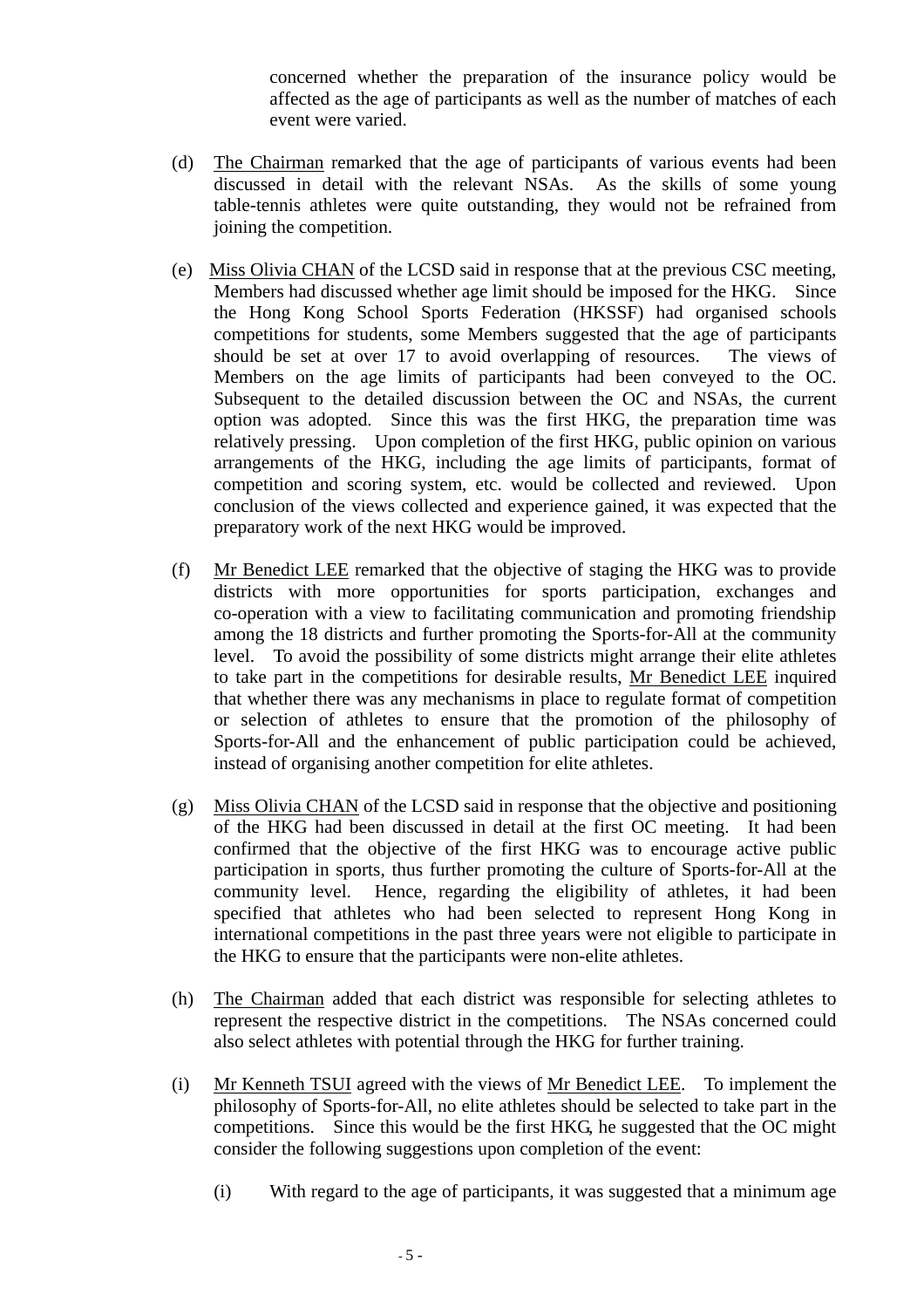limit should be set. Should the age of an individual participant was below the age limit, it was suggested that the district should ensure the participant in question did have the ability and experience to compete with other elder athletes in the same event;

- (ii) Regarding the promotion of sports, to encourage members of the public to support their respective districts to actively take part in the Games, other formats of competition might be adopted to enhance the competitiveness of the Games, such as to arrange some events to adopt the knock-out system in the first round and then subsequent matches to be conducted by dividing into groups so as to enhance the level of participation and competitiveness of the competitions;
- (iii) For the scoring method, as the knock-out system was adopted, at present the scores of the top eight winners were just one point behind each other, it was suggested increasing the difference in scores between each winner.
- (j) Mr KONG Tze-wing declared that he was a member of the OC of the 1st HKG. As the preparation time for the competitions was rather pressing, for effective review of the event in the future, it was suggested that a standing organising committee for the HKG should be set up upon the completion of the first HKG..
- (k) Dr LO Wing-lok considered that according to CSC Paper 2/07, the estimated number of participants were about 2.500. It had achieved the goal of Sports-for-All in terms of quantification. Concerning the age of participants, since each district would definitely select athletes with outstanding past records to participate in the Games to strive for desirable results, he considered that the age of participants did not matter and the competitions should be competitive. Regarding the banning of elite athletes in the Games, he considered that the participation of elite athletes would on the contrary provide opportunities for both non-elite and elite athletes to pit their skills and raise the standard of the competitions. As the HKG was not a "Hong Kong Games for All", the issue of whether elite athletes should be allowed to participate in the Games should be reviewed again when organising the next HKG.
- (l) Mr CHAN Kui-yin suggested that partial improvements might be made to the knock-out system, such as to arrange matches on home-and-away basis to provide one more competition opportunity and encourage members of the public to view the matches on site to achieve the purpose of exchanges. Concerning the eligibility of athletes, in order to achieve the objective of Sports-for-All, it was suggested that at the next HKG, all participants should be members of any District Sports Associations (DSAs) recognised by the respective DCs to ensure that all participants were residents of the districts concerned and, at the same time, to strengthen the function of DSAs in promoting district sports affairs.
- (m) Mrs Kane LI, Secretary General of the OC, added that with regard to the formats of competition, in order to provide participants with more chances to take part in competitions, matches would be conducted on group basis in the preliminary rounds for the events of badminton and table tennis. Knock-out system would only be adopted for the final eight or four. For the athletics events, each district might arrange two representatives to participate in the individual events. The scores gained in the preliminary rounds would be used to determine whether the participants could enter the finals. For the basketball events, as arrangements had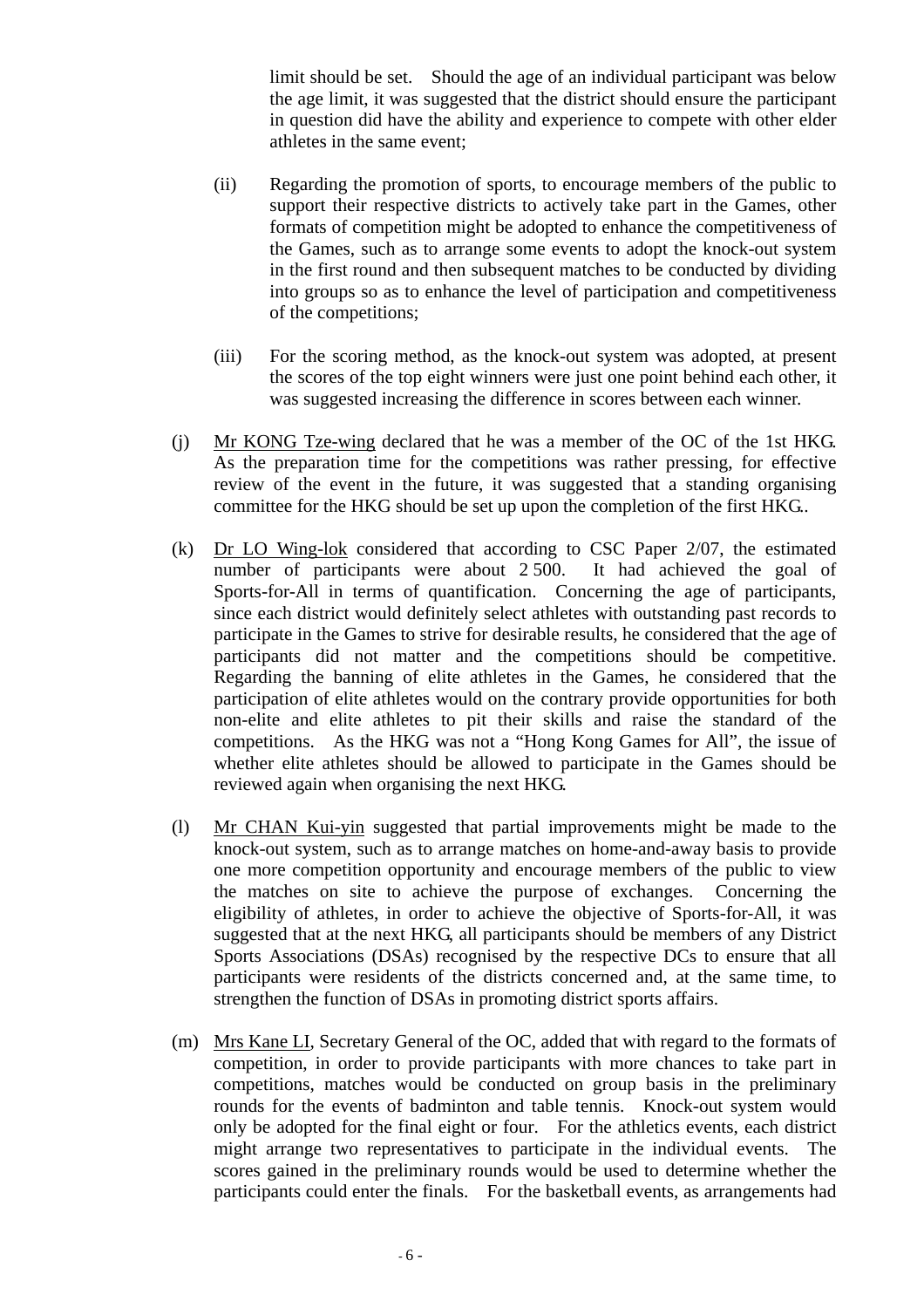to be made to coordinate the provision of referees, trainings and venues of competition, only single knock-out system could be adopted. However, the suggestions on the formats of competition would be put on record and submitted to the OC as reference for future review.

- (n) Mr FUNG Kwong-chung considered that the preparation time for the HKG was rather short and Members also understood the problem involved. It was hoped that, upon completion of the 1st HKG, an in-depth review on the arrangements would be conducted. Regarding the selection of athletes, he trusted that the DCs would select athletes based on the advice of the Independent Commission Against Corruption and the guidelines issued by the OC. All potential athletes should be residents of the districts they represented. No cross-district enrolment would be accepted. Concerning the age of participants, the OC had discussed in great details and opined that flexible arrangements should be made in view of the nature of individual events and the performance of the athletes.
- (o) Mrs Kane LI, Secretary General of the OC, added that the HKG aimed at promoting Sports-for-All. After thorough discussion, the OC decided that elite athletes should not be allowed to participate in the Games. Despite these, the OC nevertheless were concerned about the participation of elite athletes. To raise the level of skills of the athletes from the 18 districts, endorsement was given by the OC to invite four NSAs to arrange elite athletes to conduct demonstration competitions from late March to early April and to share their views and valuable experience with the athletes from the 18 districts.
- (p) Mr TONG Wai-lun suggested that the fixture balloting for the 18 districts could be used as one of the publicity activities for the HKG. The Chairman thanked Mr TONG Wai-lun for his views and the suggestion would be submitted to the Working Group on Publicity and Public Relations for consideration.

5.5 The Chairman thanked Members for their valuable views. The Chairman explained that to tie in with the District Council Election and the activities to celebrate the 10th Anniversary of the establishment of the HKSAR, the first HKG was arranged to be held in April. The views of Members would be put on record as reference for the review of the first HKG.

### **Item 5: Report of the Working Group on the Formulation of Indicators for Measuring the Effectiveness of Sport for All (CSC Paper 3/07)**

6.1 The Chairman said that the first meeting of the Working Group on the Formulation of Indicators for Measuring the Effectiveness of Sport for All (the Working Group) was held on 25 January. He requested Dr LO Wing-lok, convener of the Working Group, to brief Members on the progress of the work of the Working Group.

6.2 Dr LO Wing-lok, convener of the Working Group, briefed Members on CSC Paper 3/07.

6.3 Members discussed the paper in detail. The discussion was summerised as follows:

(a) Mr TONG Wai-lun enquired about how the sample size of 3 000 was determined. He opined that the report of the study must be representative and authoritative and its findings accurate and convincing. In view of that, he suggested that the study should refer to international standards and adopt a population size of 7 000 000 as a basis to determine a representative sample size.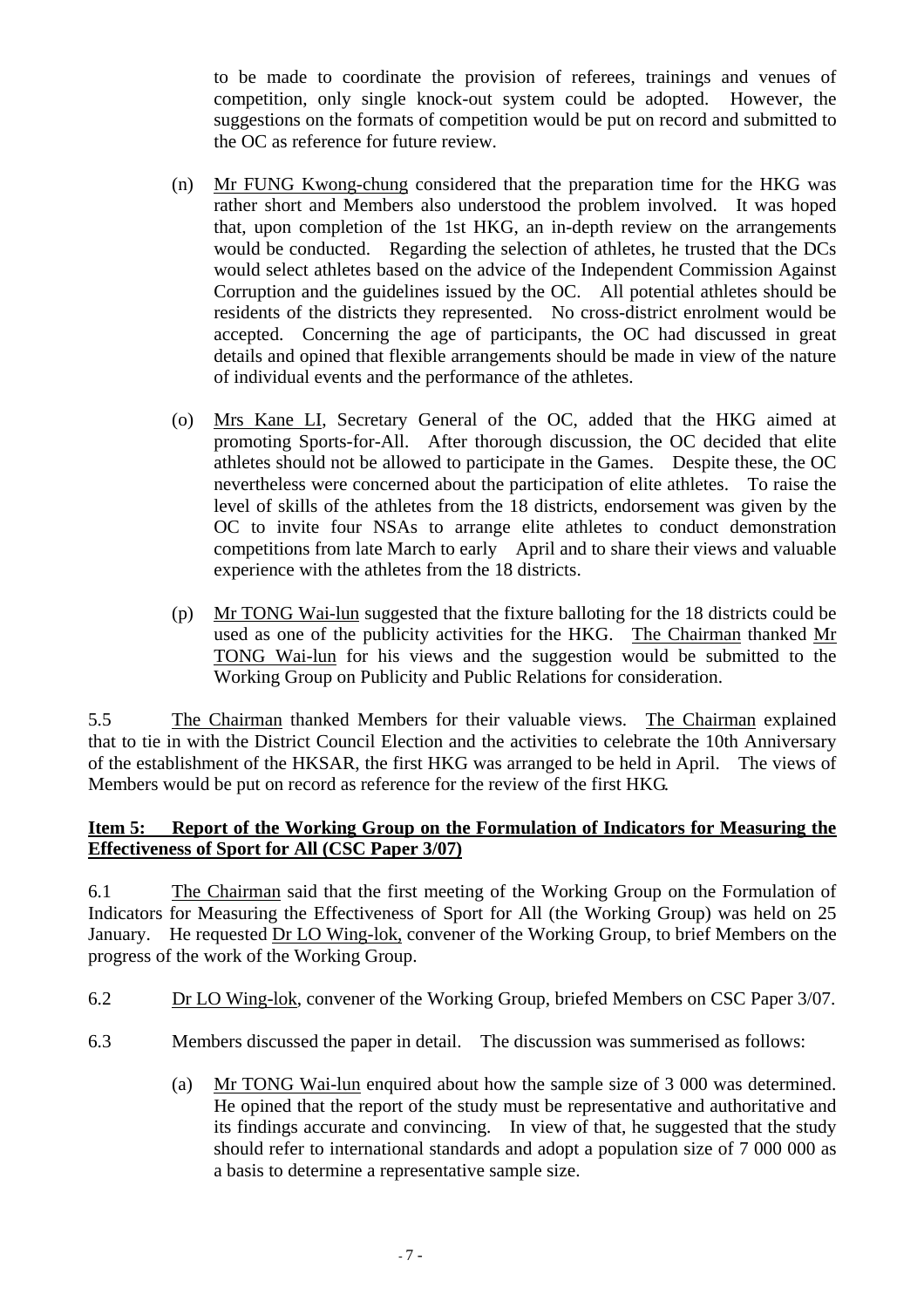- (b) Dr LO Wing-lok explained that members of the Working Group included scholars and professionals on sports studies and they had discussed in detail the issues concerned and expected that the study should be authoritative. After deliberations, they concluded that a sample size of 3 000 were sufficient to represent the whole of Hong Kong. Only that the sample size would be relatively small if breaking down into 18 districts.
- (c) Ms LOK Kit-ha added that 3 000 samples were statistically representative. More data would be gathered if the sample size were larger. However, the availability of resources should be considered too. According to current market information, the cost of each household interview was approximately HK\$300. If the sample size had to be enlarged, the LCSD would look for additional resources actively.
- (d) Mr TONG Wai-lun opined that the cart should not put before the horse. Resources should not be the paramount consideration. The Working Group should be the one to figure out ways to conduct an authoritative and representative study. At present, the government had already had a considerable surplus. If resources were insufficient, the department should look for other ways to secure additional resources.
- (e) Dr Regina CHING, would like to know the age distribution of the proposed 1 500 samples of each phase of the household interviews. As considerable data of students was collected at the school level, she suggested that, if there were insufficient resources or the questionnaire did not cover the ages of children being interviewed, available data of students could be consolidated to further enhance the representativeness of the findings and data of the study. Regarding the establishment of effective indicators as mentioned in paragraph 5 of the paper, it was noted that the standards varied among countries. According to the guidelines issued several years ago under the "Healthy Exercise for All Campaign" organised by the Department of Health and the LCSD, members of the public were advised to do exercise on a daily basis for 30 minutes. However, this Paper recommended a standard of doing exercise for 30 minutes at least three times weekly. She worried that this indicator did not align with that adopted by the Campaign. Moreover, the World Health Organisation also recommended a daily exercise of 30 minutes. She would like the Working Group to reconsider the matter.
- (f) Dr LO Wing-lok explained that the two sets of indicators did not contradict each other. The questionnaire survey enquired the respondents about their frequency of doing exercise in the past week and analysed the collected data against the indicator. For instance, doing exercise daily would be most beneficial but doing it three times weekly could serve the purpose of enhancing health. In addition, he agreed that this study should make reference to the age distribution of Hong Kong.
- (g) Mr Kenneth TSUI suggested that, with the advancement of internet technology, the consultant could collect data from simple online survey in addition to face-to-face household interviews, so that more information could be gathered in a more cost-effective manner.
- (h) Prof LEUNG Mee-lee suggested the Working Group considering carefully the details of the tenderers' proposal including the sampling method and sample size. Having referred to the definition of doing physical exercise in the "Public Opinion Survey on Physical Exercise Participation in Hong Kong", this study had adopted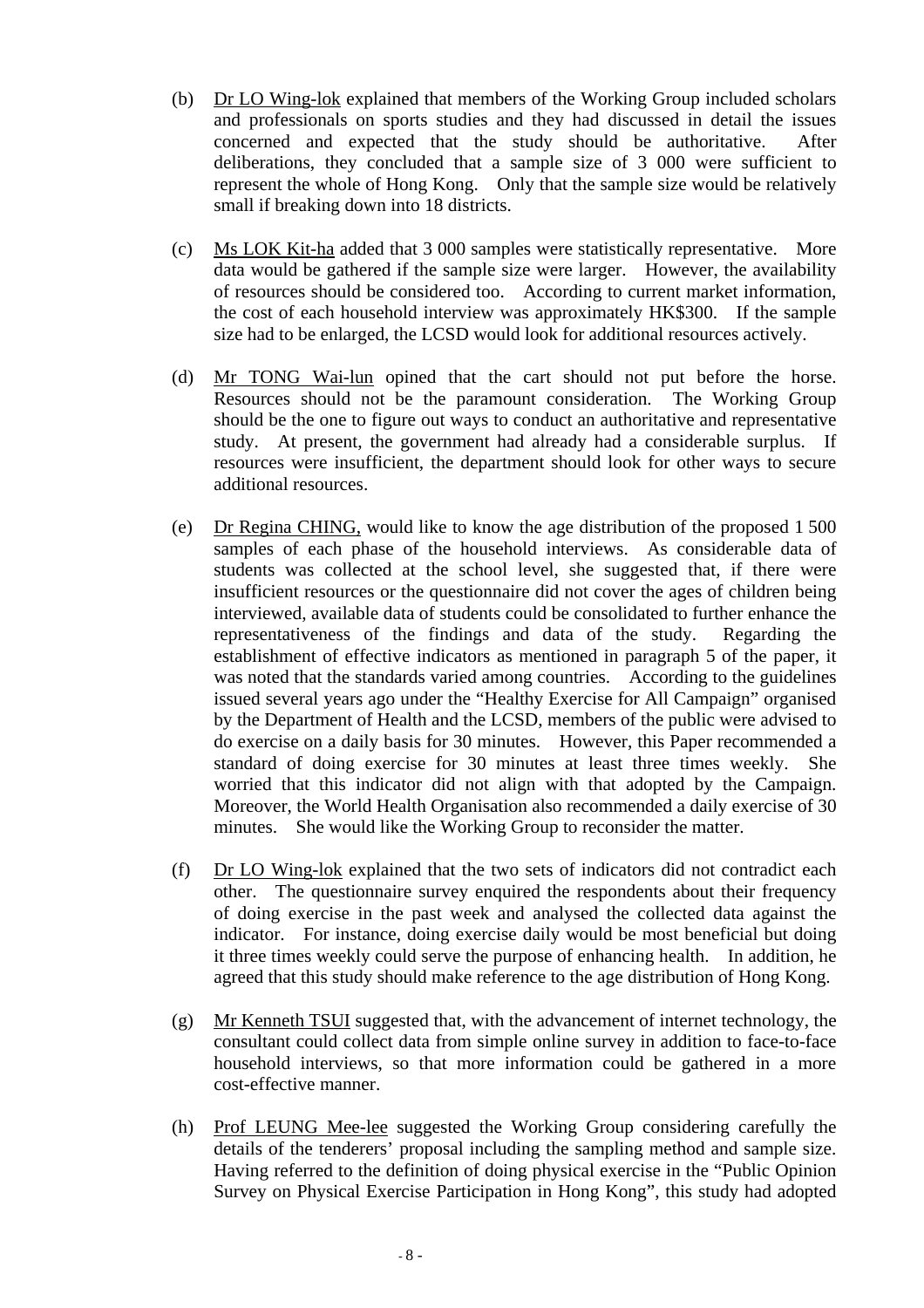an indicator specifying that by doing physical exercise, it referred to doing exercise of medium intensity at least 3 times per week and spending 30 minutes or above on each occasion. She remarked that as it was not easy to define "medium intensity", it would be necessary to ensure that the respondents fully understood what physical exercise of medium intensity meant. She also agreed with Mr Kenneth TSUI's proposal of collecting information through online survey in addition to face-to-face household interviews. However, as online respondents were basically literate and had a knowledge of information technology, the sample distributions might be affected. In addition, she opined that HK\$300 was already the minimum cost per household interview. She worried that the quality of the market research institution could not be guaranteed if the tender was awarded to the bidder with the lowest offer.

- (i) Dr LO Wing-lok said in response that the Working Group had a clear definition of "physical exercise of medium intensity". However, it must be ensured that the interviewers could clearly explain it to the household respondents. He suggested that the consultant should engage experienced interviewers rather than volunteers to conduct the household interviews.
- (j) Mr CHAN Kui-yin pointed out that fitness tests for students were conducted annually and the Education and Manpower Bureau had already had a large collection of relevant findings and indicators. In order to utilise resources efficiently, he suggested that the study should focus on specific age groups, such as that of the working population or of certain regions. By doing so, wastage of resources could be avoided thus the accuracy of the data collected would not be affected.
- (k) Mr Francis CHAU thanked Members for supporting the Working Group. Although resources were limited, the Working Group would primarily focus on the needs of the study rather than the availability of resources when deliberating the study. In the course of deliberations, the Working Group had studied issues like the methodology adopted by other cities and whether other aspects should be covered by the study. Reference would also be made to the findings of the "Physical Fitness Test for the Community". The Working Group suggested that the current study should mainly aim at establishing indicators for measuring the effectiveness of "Sports-forAll". Since the indicators varied among countries, the Working Group would consider in detail issues like the accuracy and reliability of the report of the study. He hoped that the LCSD could seek more resources. The second meeting of the Working Group to be held in the near future would discuss details of the consultancy study so as to define the scope of the study.
- (l) Miss Olivia CHAN of the LCSD said that she fully understood Members' opinions. The LCSD would actively seek sufficient resources to ensure that the study would be representative and that it could effectively assessed the effectiveness of the efforts of the LCSD and other district sports bodies in promoting Sports-for-All on the community level. In addition, she explained to Members that tender price was not the sole evaluation criterion in government tender exercise. In order to ensure that the service quality of the successful tenderer would attain desirable level, what came first when assessing a tender document was the contents and quality of the proposal rather than the tender price.

6.4 The Chairman expressed his gratitude to Members for their opinions. He believed that members of the Working Group would consider the suggestions in detail.